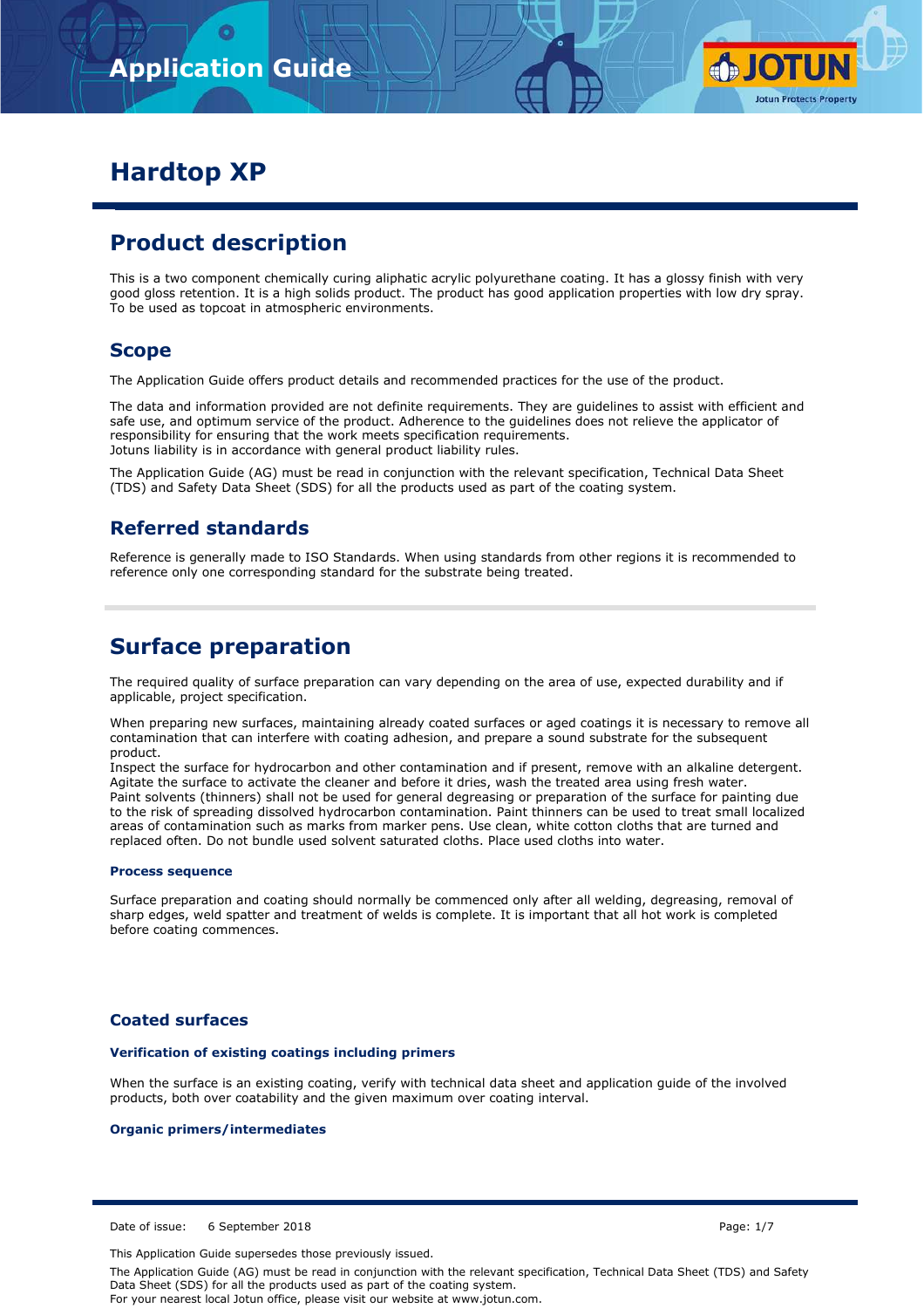

The surface of previous coats shall be free from contamination by water, hydrocarbon based products, wax, mud, mortar droppings and loose, chalked and flaking coating.

Inspect the surface for hydrocarbon and other contamination and if present, remove with an alkaline emulsifying detergent. Agitate the surface to activate the cleaner and before it dries, wash the treated area by low-pressure waterjetting method to Wa 1 (ISO 8501-4) using fresh water. Surfaces not contaminated with hydrocarbon deposits shall be washed to Wa 1 (ISO 8501-4) using fresh water to reduce surface chlorides. When applied on coatings past maximum over coating interval light abrading may be required to achieve proper intercoat adhesion.

# **Application**

### **Acceptable environmental conditions - before and during application**

Before application, test the atmospheric conditions in the vicinity of the substrate for the dew formation according to ISO 8502-4.

| Air temperature        | $5 - 50$ °C |  |  |
|------------------------|-------------|--|--|
| Substrate temperature  | 5-60 °C     |  |  |
| Relative Humidity (RH) | $10 - 85$ % |  |  |

The following restrictions must be observed:

- Only apply the coating when the substrate temperature is at least  $3 \text{ °C}$  (5 °F) above the dew point
- Do not apply the coating if the substrate is wet or likely to become wet
- Do not apply the coating if the weather is clearly deteriorating or unfavourable for application or curing
- Do not apply the coating in high wind conditions

## **Product mixing**

### **Product mixing ratio (by volume)**

| Hardtop XP Comp A | $10$ part $(s)$ |
|-------------------|-----------------|
| Hardtop XP Comp B | 1 $part(s)$     |

#### **Product mixing**

The coating shall be mixed with an air powered mechanical paint mixing tool that is clean and fit for purpose. Mix complete units only.

#### **Induction time and Pot life**

| <b>Paint temperature</b> | 23 °C 40 °C  |  |
|--------------------------|--------------|--|
| Pot life                 | 1.5 h 50 min |  |

The temperature of base and curing agent is recommended to be 18 °C or higher when the product is mixed. Ensure that pot life is not exceeded during application. Special care must be taken at temperatures above 40°C. The viscosity will increase very fast at such temperatures.

### **Thinner/Cleaning solvent**

Thinner: Jotun Thinner No. 10 / Jotun Thinner No. 26

Date of issue: 6 September 2018 **Page: 2/7** Page: 2/7

This Application Guide supersedes those previously issued.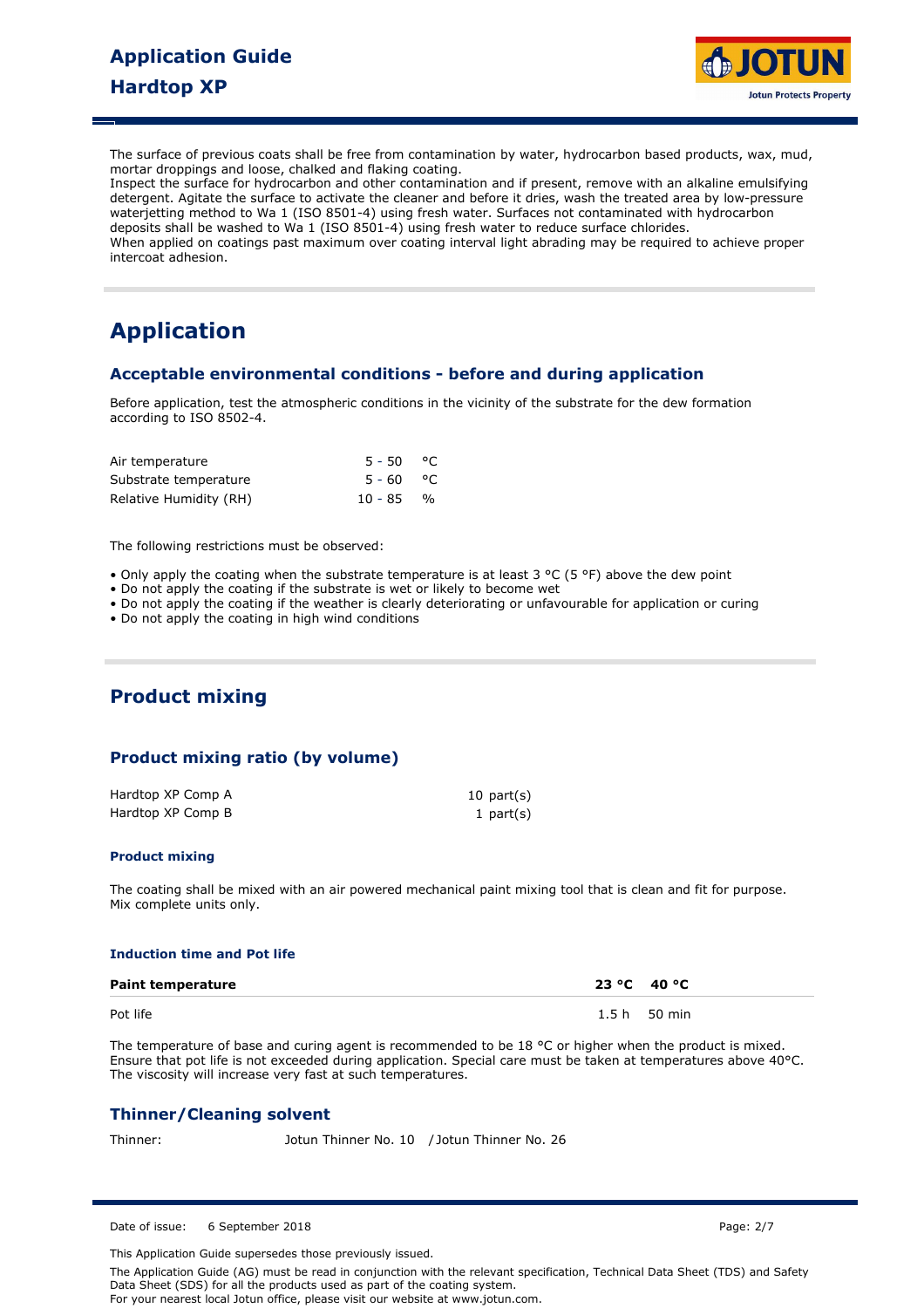

Jotun Thinner No. 26 is supplied and used in USA due to legislation.

### **Application data**

#### **Spray application**

#### **Airless Spray Equipment**

| Pump ratio (minimum) :          | 42:1             |
|---------------------------------|------------------|
| Pressure at nozzle (minimum) :  | 150 bar/2100 psi |
| Nozzle tip (inch/1000):         | $13-19$          |
| Nozzle output (litres/minute) : | $0.9 - 1.9$      |
| Filters (mesh) :                | 70               |

Several factors influence, and need to be observed to maintain the recommended pressure at the nozzle. Among factors causing pressure drop are:

- extended hoses or hose bundles - extended hose whip-end line

- small internal diameter hoses

- high paint viscosity

- large spray nozzle size

- inadequate air capacity from compressor

- incorrect or clogged filters

#### **Air Spray Equipment**

| Pressure at nozzle (minimum) : | $2.1$ bar/30 psi (HVLP) $/2.1$ bar/30 psi (pressure pot) |
|--------------------------------|----------------------------------------------------------|
| Nozzle tip:                    | 11-19 (HVLP) $/$ 1.1-1.9 mm (pressure pot)               |

#### **Other application tools**

#### **Roller application**

Can be applied by roller. The addition of a small volume of thinner is recommended to achieve better flow. As with brush, it will be necessary to apply additional coats to achieve a similar dry film thickness when the coating is applied by airless or conventional spray. Roller is not recommended for application direct to prepared metal, and for stripe coating.

## **Film thickness per coat**

#### **Typical recommended specification range**

| Dry film thickness         |                                | $50 - 100$ um |  |
|----------------------------|--------------------------------|---------------|--|
| Wet film thickness         |                                | $80 - 160$ um |  |
| Theoretical spreading rate | $12.6 - 6.3$ m <sup>2</sup> /l |               |  |

Bright colours may need film thickness in the high end of the recommended specification range to achieve opacity.

Special effect colours may have diverging specification range. Refer to the Application Guide (AG) for additional information or contact your nearest Jotun office.

RAL 1026, Luminous yellow, has recommended dry film specification range 90 - 120 µm. To maintain the gloss and the special effect colour over coating with Hardtop Clear is recommended.

This product can be applied up to 50 % higher than maximum specified film thickness without loss of technical properties.

Date of issue: 6 September 2018 **Page: 3/7** Page: 3/7

This Application Guide supersedes those previously issued.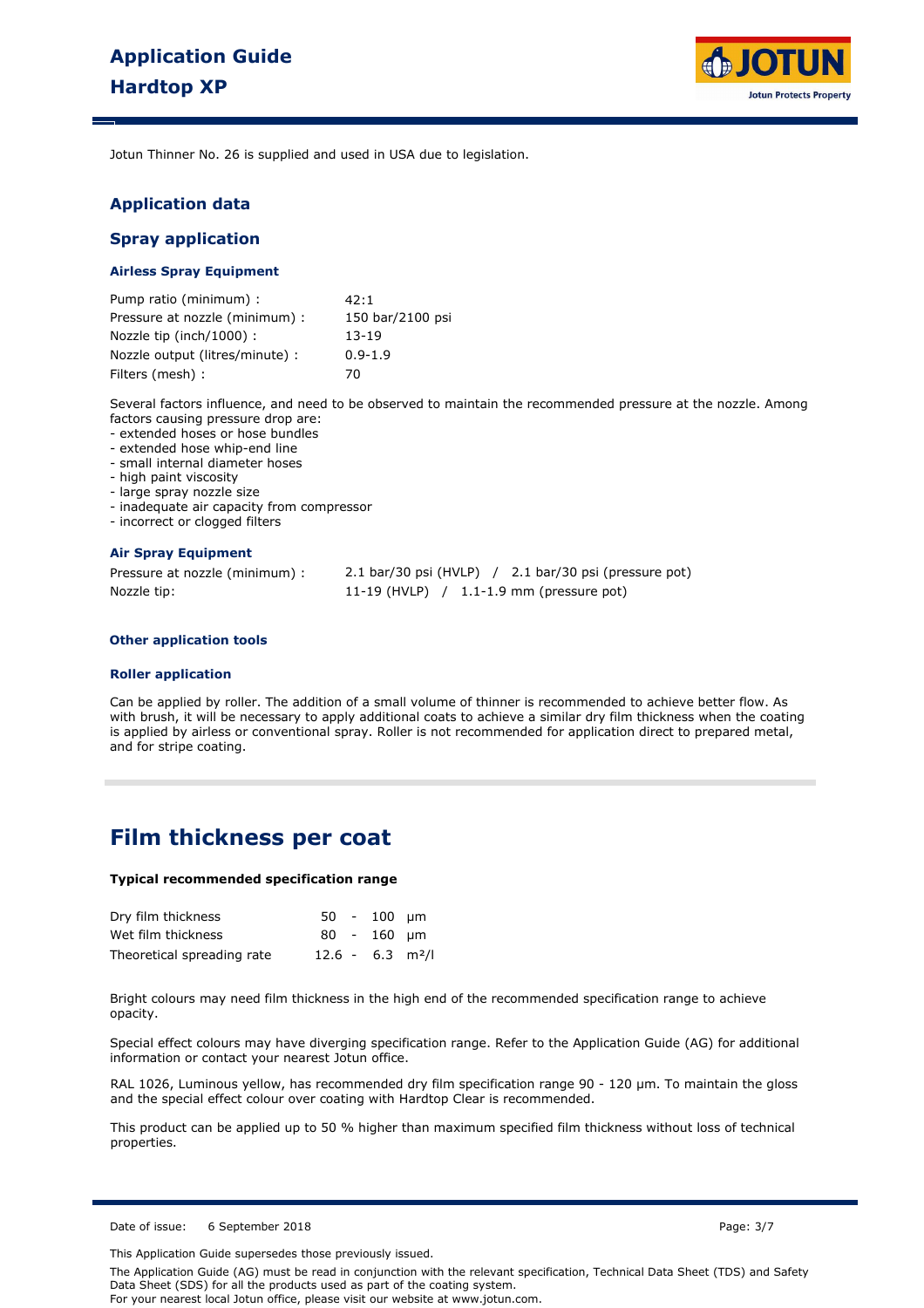

### **Film thickness measurement**

#### **Wet film thickness (WFT) measurement and calculation**

To ensure correct film thickness, it is recommended to measure the wet film thickness continuously during application using a painter's wet film comb (ISO 2808 Method 1A). Use a wet-to-dry film calculation table to calculate the required wet film thickness per coat.

A wet to dry film thickness chart is available on the Jotun Web site.

#### **Dry film thickness (DFT) measurement**

When the coating has cured to hard dry state the dry film thickness can be checked to SSPC PA 2 or equivalent standard using statistical sampling to verify the actual dry film thickness. Measurement and control of the WFT and DFT on welds is done by measuring adjacent to and no further than 15 cm from the weld.

#### **Ventilation**

Sufficient ventilation is very important to ensure proper drying/curing of the film.

#### **Coating loss**

The consumption of paint should be controlled carefully, with thorough planning and a practical approach to reducing loss. Application of liquid coatings will result in some material loss. Understanding the ways that coating can be lost during the application process, and making appropriate changes, can help reducing material loss.

Some of the factors that can influence the loss of coating material are:

- type of spray gun/unit used
- air pressure used for airless pump or for atomization
- orifice size of the spray tip or nozzle
- fan width of the spray tip or nozzle
- the amount of thinner added
- the distance between spray gun and substrate
- the profile or surface roughness of the substrate. Higher profiles will lead to a higher "dead volume"
- the shape of the substrate target
- environmental conditions such as wind and air temperature

## **Drying and Curing time**

| Substrate temperature     |      |        | $5^{\circ}$ C 10 °C 23 °C 40 °C |      |
|---------------------------|------|--------|---------------------------------|------|
|                           |      |        |                                 |      |
| Surface (touch) dry       |      |        | 16h 6h 3.5h 2h                  |      |
| Walk-on-dry               | 24 h | 14h 7h |                                 | 4 h  |
| Dry to over coat, minimum | 24 h | 14h 7h |                                 | 4 h  |
| Dried/cured for service   | 21 d |        | 14 d 7 d                        | -3 d |

Drying and curing times are determined under controlled temperatures and relative humidity below 85 %, and at average of the DFT range for the product.

Surface (touch) dry: The state of drying when slight pressure with a finger does not leave an imprint or reveal tackiness.

Walk-on-dry: Minimum time before the coating can tolerate normal foot traffic without permanent marks, imprints or other physical damage.

Dry to over coat, minimum: The recommended shortest time before the next coat can be applied.

Dried/cured for service: Minimum time before the coating can be permanently exposed to the intended environment/medium.

Date of issue: 6 September 2018 **Page: 4/7** Page: 4/7

This Application Guide supersedes those previously issued.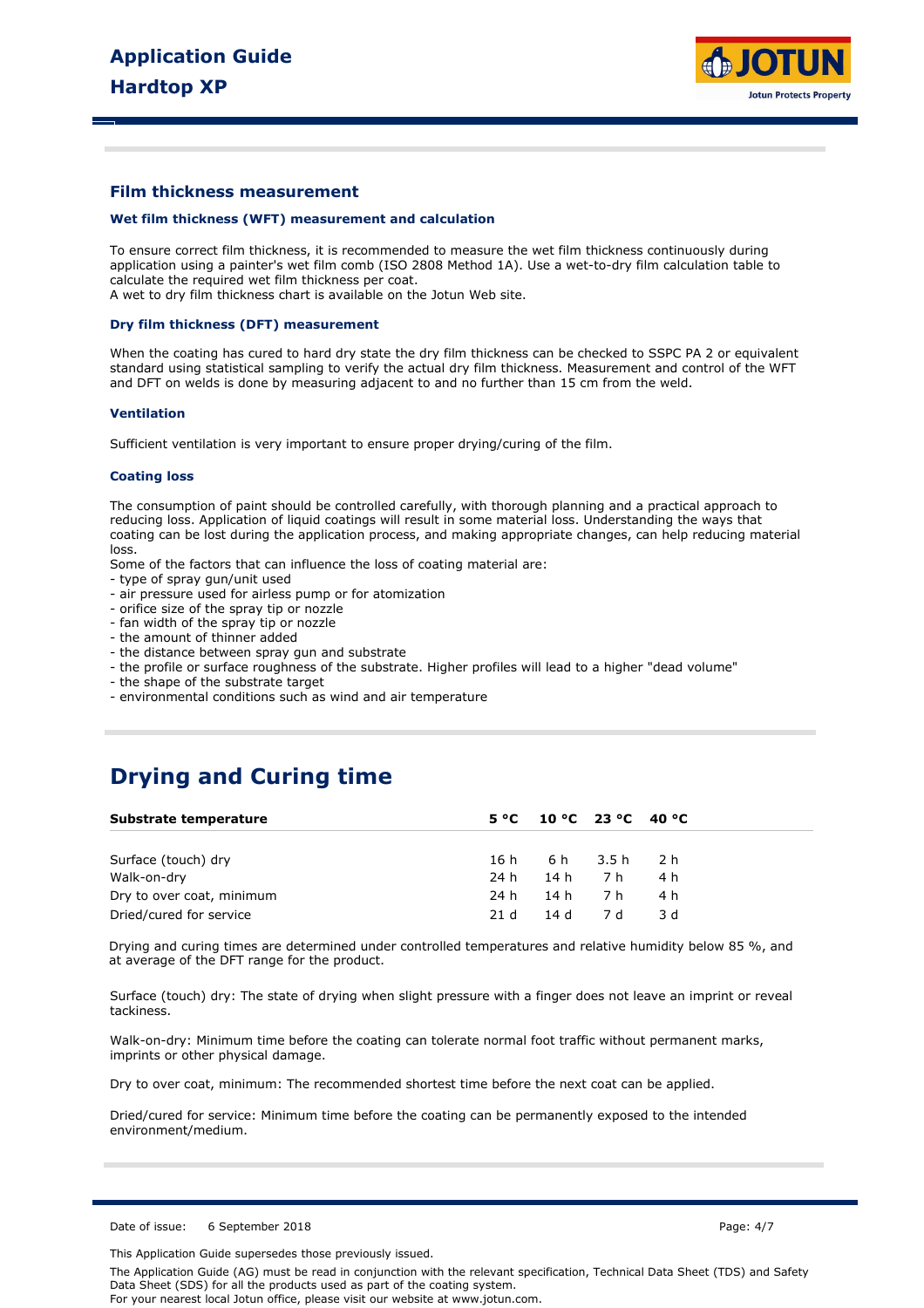

## **Maximum over coating intervals**

Maximum time before thorough surface preparation is required. The surface must be clean and dry and suitable for over coating. Inspect the surface for chalking and other contamination and if present, remove with an alkaline detergent. Agitate the surface to activate the cleaner and before it dries, wash the treated area by lowpressure water jetting to Wa 1 (ISO 8501-4) using fresh water.

If maximum over coating interval is exceeded the surface should in addition be carefully roughened to ensure good inter coat adhesion.

### **Areas for atmospheric exposure**

| Average temperature during<br>drying/curing | $5^{\circ}$ C $10^{\circ}$ C $23^{\circ}$ C $40^{\circ}$ C |  |  |
|---------------------------------------------|------------------------------------------------------------|--|--|
|                                             |                                                            |  |  |

Itself extended extended extended extended

## **Other conditions that can affect drying / curing / over coating**

#### **Adding anti-skid to the coating system**

Anti skid aggregate should only be added in the final coat, and should not be used in single coat systems. Spread the aggregate evenly on the surface before half of time to Surface dry. Use Jotun Anti-skid, fine particle size (180 - 250  $\mu$ m), for coatings applied in 50 to 150  $\mu$ m DFT. The recommended usage is 1.5 - 2.0 kg per 10 litres of paint.

#### **Water contamination**

If the wet coating is exposed to relative humidity above 85% or to moisture before the coating is at least Walkon-dry, then blushing may occur. Blushing will cause fading of bright colours, and will affect the gloss. Provided the coating is fully dried/cured the protective properties will not be affected. All affected areas should be lightly sanded, cleaned and recoated.

#### **Repair of coating system**

#### **Damages to the coating layers:**

Prepare the area through sandpapering or grinding, followed by thorough cleaning/vacuuming. When the surface is clean and dry the coating may be over coated by itself or by another product, ref. original specification.

Always observe the maximum over coating intervals. If the maximum over coating interval is exceeded the surface should be carefully roughened in order to ensure good intercoat adhesion.

#### **Damages exposing bare substrate:**

Remove all rust, loose paint, grease or other contaminants by spot blasting, mechanical grinding, water and/or solvent washing. Feather edges and roughen the overlap zone of surrounding intact coating. Apply the coating system specified for repair.

#### **Surface finish**

Application of polyurethane topcoats in hot weather or on hot substrates can result in loss of gloss. Affected areas should be lightly sanded and the coating reapplied. Slower evaporating thinners could assist in solving the problem. To be discussed with your Jotun technical representative.

#### **Coating film continuity**

When required by the specification, the coating shall be tested for film discontinuity according to ASTM D 5162, test method A or B as appropriate for the actual dry film thickness. All recorded defects shall be repaired by best practical means.

Date of issue: 6 September 2018 **Page: 5/7** Page: 5/7

This Application Guide supersedes those previously issued.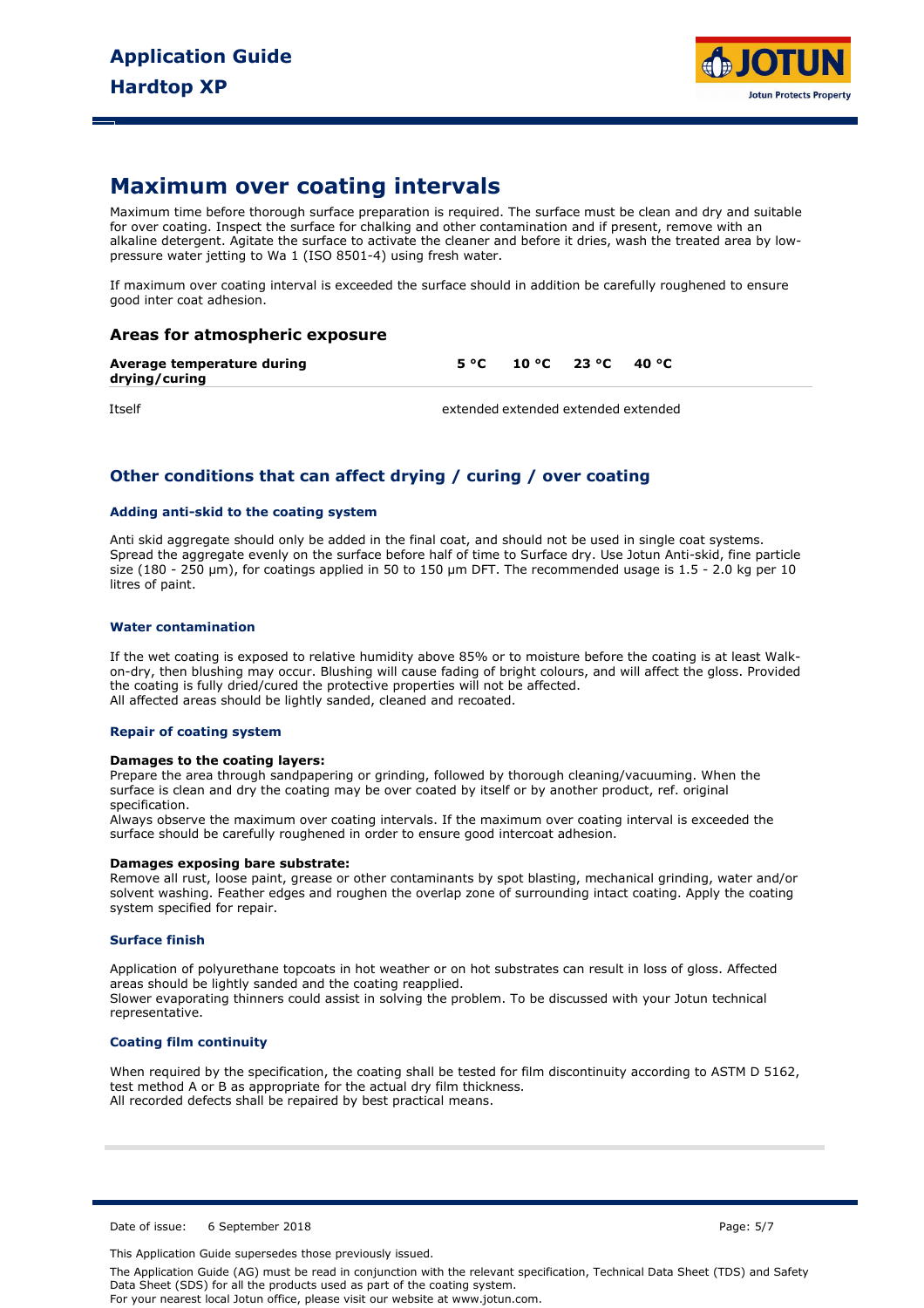

## **Quality assurance**

The following information is the minimum required. The specification may have additional requirements.

- Confirm that all welding and other metal work has been completed before commencing pre-treatment and surface preparation

- Confirm that installed ventilation is balanced and has the capacity to deliver and maintain the RAQ

- Confirm that the required surface preparation standard has been achieved and is held prior to coating application

- Confirm that the climatic conditions are within recommendations in the AG, and are held during the application

- Confirm that the required number of stripe coats have been applied
- Confirm that each coat meets the DFT requirements in the specification
- Confirm that the coating has not been adversely affected by rain or other factors during curing

- Observe that adequate coverage has been achieved on corners, crevices, edges and surfaces where the spray gun cannot be positioned so that its spray impinges on the surface at 90° angle

- Observe that the coating is free from defects, discontinuities, insects, abrasive media and other contamination

- Observe that the coating is free from misses, sags, runs, wrinkles, fat edges, mud cracking, blistering, obvious

pinholes, excessive dry spray, heavy brush marks and excessive film build

- Observe that the uniformity and colour are satisfactory

All noted defects shall be fully repaired to conform to the coating specification.

#### **Caution**

This product is for professional use only. The applicators and operators shall be trained, experienced and have the capability and equipment to mix/stir and apply the coatings correctly and according to Jotun's technical documentation. Applicators and operators shall use appropriate personal protection equipment when using this product. This guideline is given based on the current knowledge of the product. Any suggested deviation to suit the site conditions shall be forwarded to the responsible Jotun representative for approval before commencing the work.

For further advice please contact your local Jotun office.

### **Health and safety**

Please observe the precautionary notices displayed on the container. Use under well ventilated conditions. Do not inhale spray mist. Avoid skin contact. Spillage on the skin should immediately be removed with suitable cleanser, soap and water. Eyes should be well flushed with water and medical attention sought immediately.

### **Accuracy of information**

Always refer to and use the current (last issued) version of the TDS, SDS and if available, the AG for this product. Always refer to and use the current (last issued) version of all International and Local Authority Standards referred to in the TDS, AG & SDS for this product.

#### **Colour variation**

Some coatings used as the final coat may fade and chalk in time when exposed to sunlight and weathering effects. Coatings designed for high temperature service can undergo colour changes without affecting performance. Some slight colour variation can occur from batch to batch. When long term colour and gloss retention is required, please seek advice from your local Jotun office for assistance in selection of the most suitable top coat for the exposure conditions and durability requirements.

#### **Reference to related documents**

The Application Guide (AG) must be read in conjunction with the relevant specification, Technical Data Sheet (TDS) and Safety Data Sheet (SDS) for all the products used as part of the coating system.

When applicable, refer to the separate application procedure for Jotun products that are approved to classification societies such as PSPC, IMO etc.

## **Symbols and abbreviations**

min = minutes TDS = Technical Data Sheet  $h =$  hours  $AG =$  Application Guide

Date of issue: 6 September 2018 **Page: 6/7** Page: 6/7

This Application Guide supersedes those previously issued.